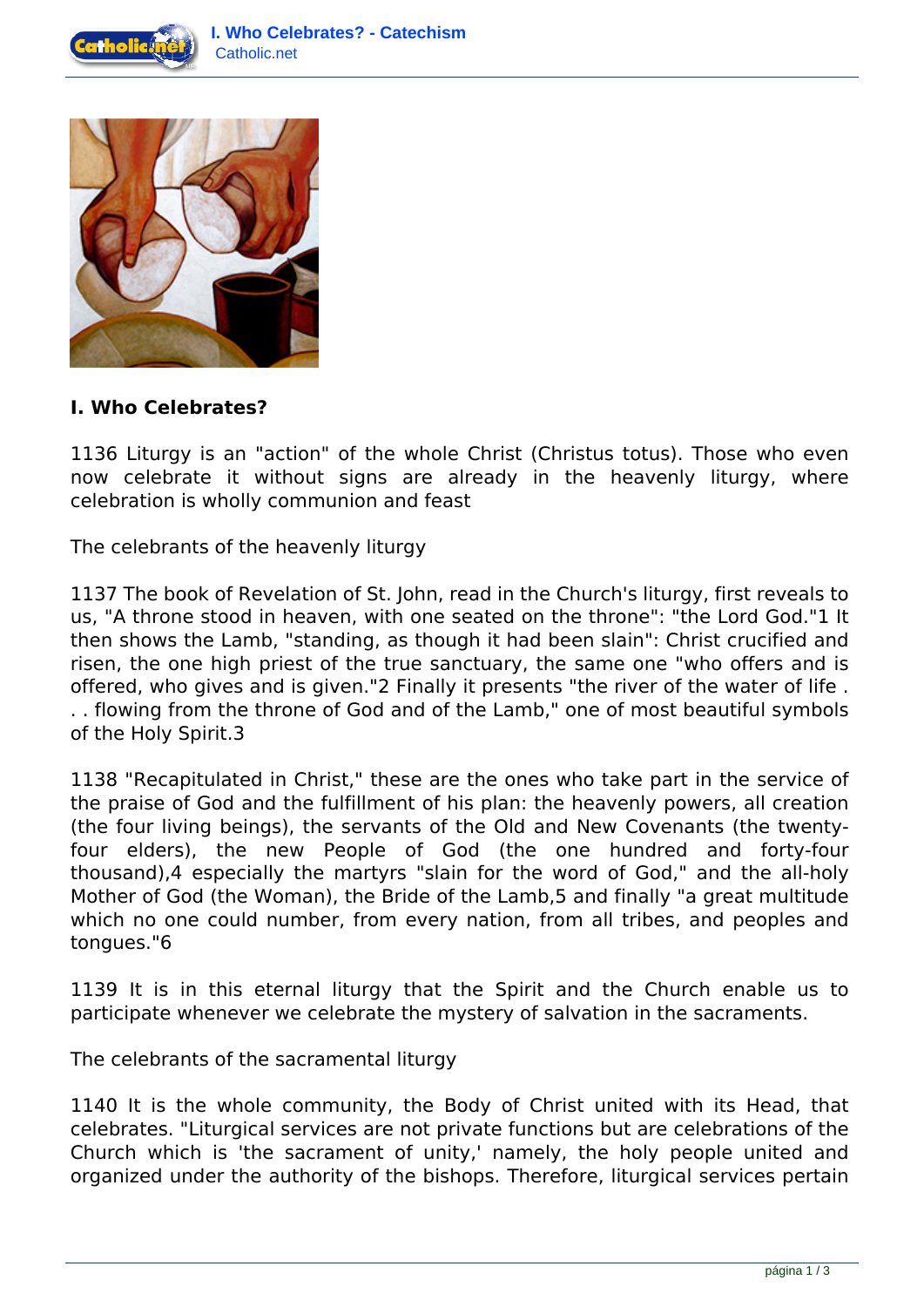

to the whole Body of the Church. They manifest it, and have effects upon it. But they touch individual members of the Church in different ways, depending on their orders, their role in the liturgical services, and their actual participation in them."7 For this reason, "rites which are meant to be celebrated in common, with the faithful present and actively participating, should as far as possible be celebrated in that way rather than by an individual and quasi-privately."8

1141 The celebrating assembly is the community of the baptized who, "by regeneration and the anointing of the Holy Spirit, are consecrated to be a spiritual house and a holy priesthood, that . . . they may offer spiritual sacrifices."9 This "common priesthood" is that of Christ the sole priest, in which all his members participate:10

Mother Church earnestly desires that all the faithful should be led to that full, conscious, and active participation in liturgical celebrations which is demanded by the very nature of the liturgy, and to which the Christian people, "a chosen race, a royal priesthood, a holy nation, a redeemed people," have a right and an obligation by reason of their Baptism.11

1142 But "the members do not all have the same function."12 Certain members are called by God, in and through the Church, to a special service of the community. These servants are chosen and consecrated by the sacrament of Holy Orders, by which the Holy Spirit enables them to act in the person of Christ the head, for the service of all the members of the Church.13 The ordained minister is, as it were, an "icon" of Christ the priest. Since it is in the Eucharist that the sacrament of the Church is made fully visible, it is in his presiding at the Eucharist that the bishop's ministry is most evident, as well as, in communion with him, the ministry of priests and deacons.

1143 For the purpose of assisting the work of the common priesthood of the faithful, other particular ministries also exist, not consecrated by the sacrament of Holy Orders; their functions are determined by the bishops, in accord with liturgical traditions and pastoral needs. "Servers, readers, commentators, and members of the choir also exercise a genuine liturgical function."14

1144 In the celebration of the sacraments it is thus the whole assembly that is leitourgos, each according to his function, but in the "unity of the Spirit" who acts in all. "In liturgical celebrations each person, minister or layman, who has an office to perform, should carry out all and only those parts which pertain to his office by the nature of the rite and the norms of the liturgy."15

## **Biblical Quote**

 $1 \Rightarrow$  Rev 4:2, 8;  $\Rightarrow$  Isa 6:1; cf.  $\Rightarrow$  Ezek 1:26-28.

2 ⇒ Rev 5:6; Liturgy of St. John Chrysostom, Anaphora; cf. ⇒ Jn 1:29; ⇒ Heb  $4:14-15$ ; ⇒ 10:19-2.